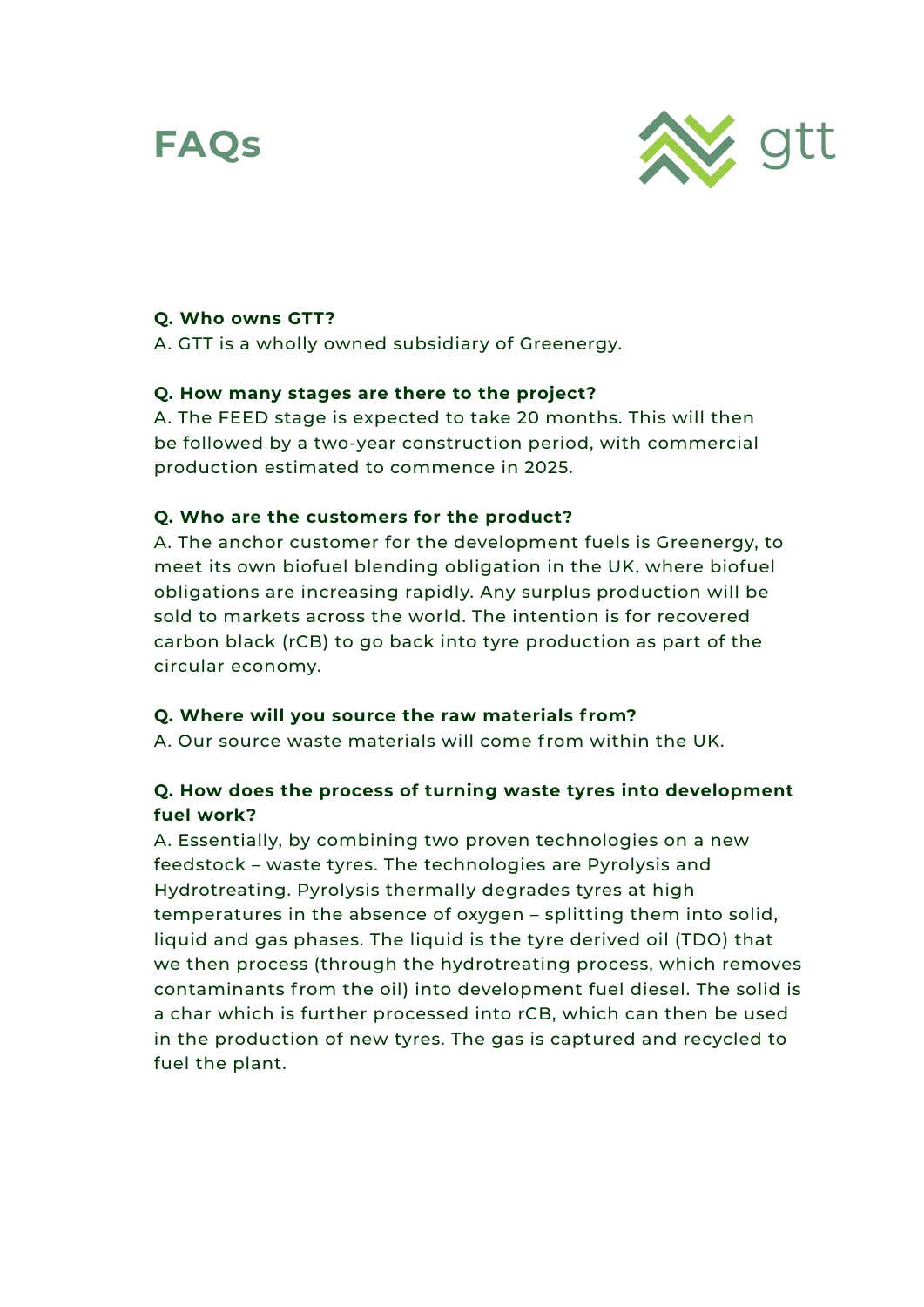# **FAQs, p2**



# **Q. Does this process affect the environment?**

A. Initial Green House Gas (GHG) calculations suggest 80% savings compared to fossil diesel, easily surpassing the 65% GHG threshold required to be classified as a development fuel. These processes have a low impact on the environment (in comparison to burning or burying waste in landfill), providing a solution for the significant amount of waste tyres, and creating a 'drop in' fuel that will help lower emissions in existing vehicles, and creating a circular economy for rCB.

### **Q. What happens to the steel braiding when the tyre is recycled?**

A. The steel is removed before it gets to the plant by the feedstock supplier. It is removed from the tyre through a system of shredders and magnets and is recycled back into steel products.

## **Q. Where will the recovered carbon black go?**

A. We have interested parties prepared to purchase the rCB product and recycle it back into tyres and other rubber products.

### **Q. Can the plant create anything else from waste derived products?**

A. The project has the option to create renewable diesel or sustainably aviation fuel (SAF) via hydrotreatment of sustainably sourced waste cooking and vegetable oils, tallows or virgin oils by installing an additional Hydrotreater that could take advantage of synergies with the TDO Hydrotreater on site.

### **Q. How will the plant's operation be regulated?**

A. GTT are in the process of applying for an environmental permit for the operation of the facility. The Environment Agency will be the regulating authority for the plant's operation. They will ensure the plant's design complies with the regulatory requirements and GTT will have reporting obligations to demonstrate the plant is operating as required by the environmental permit and the Environment Agency.

### **Q. How big will the bio plant be?**

A. The site for the plant is approx. 35 acres in size.